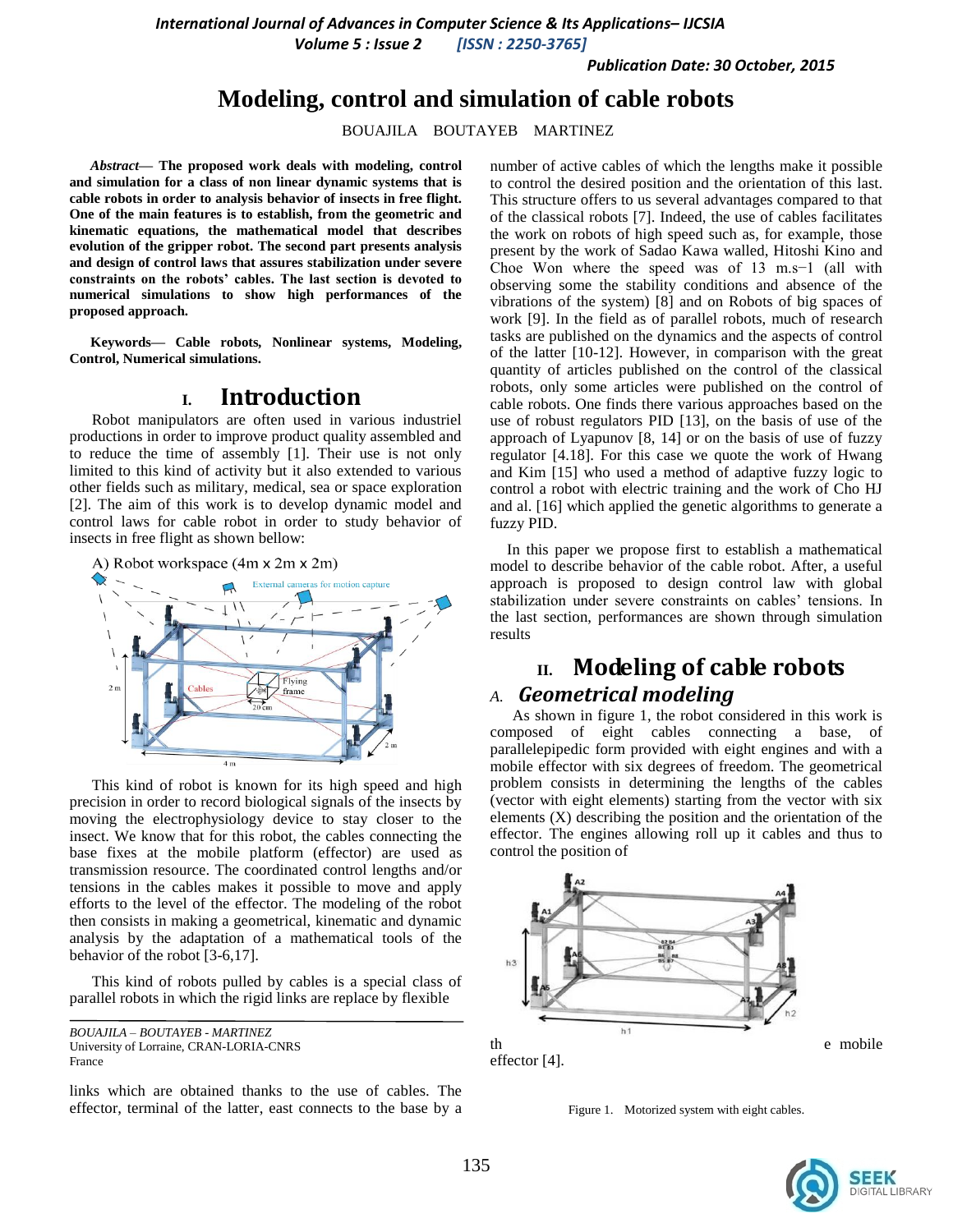#### *Publication Date: 30 October, 2015*

we obtained :

Choosing  $A_5$  like origin of a fixed reference mark  $R_0$  is the second pointer  $R_1$  placed at the centre of gravity of the effector.



Figure 2. General diagram of the system. As shown in fig.2, one can as follows determine the lengths  $l_i$  of the cables :

$$
l_i = r_{Bi} - r_{Ai} \quad , (i = 1, 2, 3, \dots, 8) \tag{1}
$$

With :

- $r_{Ai}$  the vector of position of Ai (i = 1, 2,...,8) compared to  $R_0$ .
- $r_{Bi}$  the vector of position of Bi (attachment of cable I on the effector,  $i = 1, 2, \dots, 8$  compared to  $R_0$ .

The vectors  $r_{Ai}$  are obtained by a simple projection on the reference mark  $R_0$ .

rk R<sub>0</sub>.  
\n
$$
r_{A1} = (0, 0, h_3)^T \t r_{A2} = (0, h_2, h_3)^T
$$
\n
$$
r_{A3} = (h_1, 0, h_3)^T \t r_{A4} = (h_1, h_2, h_3)^T
$$
\n
$$
r_{A5} = (0, 0, 0)^T \t r_{A6} = (0, h_2, 0)^T
$$
\n
$$
r_{A7} = (h_1, 0, 0)^T \t r_{A8} = (h_1, h_2, 0)^T
$$
\n(2)

In the same way one can obtain the vectors  $r_{\text{Bi}}$  after a transformation of the  $R_1$  reference mark towards the  $R_0$ reference mark :

$$
r_{Bi} = r_{O1} + R \cdot r_{Bi1} , (i = 1, 2, 3, ..., 8)
$$
 (3)

- $r_{01}$ : The vector of position in the beginning O1 of the  $R_1$  reference mark compared to  $R_0$ .
- R being the matrix of orientation of the effector compared to the  $R_0$  reference mark with:  $\alpha$  the swing angle compared to axis  $Z$ ,  $β$  the swing angle compared X.

to the axis Y and 
$$
\gamma
$$
 the swing angle compared to axis  
\nX.  
\n
$$
R = \begin{bmatrix} c\alpha c\beta & c\alpha s\beta s\gamma - s\alpha c\gamma & c\alpha s\beta c\gamma + s\alpha s\gamma \\ s\alpha c\beta & s\alpha s\beta s\gamma + c\alpha c\gamma & s\alpha s\beta c\gamma - c\alpha s\gamma \\ -s\beta & c\beta s\gamma & c\beta c\gamma \end{bmatrix} \begin{matrix} \text{The } g \\ \text{obtained} \\ \text{forces} \\ \text{forces} \end{matrix}
$$

 $r_{\text{Bil}}$ : the vector of position of Bi compared to R<sub>1</sub>. Another projection on the  $R_1$  reference mark (Fig.3) gives us the vectors  $r_{Bi1}$ :



Figure 3. Connections between the cables and the effector.

$$
r_{B11} = (r.\cos(4\theta), r.\sin(4\theta), d)^{T}
$$
  
\n
$$
r_{B21} = (r.\cos(2\theta), r.\sin(2\theta), d)^{T}
$$
  
\n
$$
r_{B31} = (r.\cos(5\theta), r.\sin(5\theta), d)^{T}
$$
  
\n
$$
r_{B41} = (r.\cos(\theta), r.\sin(\theta), d)^{T}
$$
  
\n
$$
r_{B51} = (r.\cos(4\theta), r.\sin(4\theta), -d)^{T}
$$
  
\n
$$
r_{B61} = (r.\cos(4\theta), r.\sin(4\theta), -d)^{T}
$$
  
\n
$$
r_{B71} = (r.\cos(4\theta), r.\sin(4\theta), -d)^{T}
$$
  
\n
$$
r_{B81} = (r.\cos(4\theta), r.\sin(4\theta), -d)^{T}
$$

## *B. Kinematic and dynamic modeling*

The kinematic analysis consists in determining the principal relations between the cartesian variables and the articular variables de¯ning the movement of the robot. The kinematic problem consists in determining the variations in the lengths of cables:

gths of cables:  

$$
l = \begin{bmatrix} i_1 & i_2 & i_3 & i_4 & i_5 & i_6 & i_7 & i_8 \end{bmatrix}^T
$$
(5)

The speed of the effector can be thus described by :  
\n
$$
r_{O1} = \begin{bmatrix} v & w \end{bmatrix}^T = \begin{bmatrix} x & y & z & \alpha & \beta & \gamma \end{bmatrix}^T
$$
\n(6)

With:

- v  $(m.s^{-1})$ : The speed of the centre of gravity of the effector.
- w  $(rad.s<sup>-1</sup>)$ : Its angular velocity.

One can thus deduce the following kinematic model:

$$
l = J.r_{01} \tag{7}
$$

Where: J being the matrix jacobian.  
\n
$$
J = \begin{bmatrix} \frac{\partial l_i}{\partial x} & \frac{\partial l_i}{\partial y} & \frac{\partial l_i}{\partial z} & \frac{\partial l_i}{\partial \alpha} & \frac{\partial l_i}{\partial \beta} & \frac{\partial l_i}{\partial \gamma} \end{bmatrix}
$$

The general dynamic equations of the movement can be obtained starting from the formulation of Lagrange whose equation can be written, by taking account of the generalized

$$
\frac{d}{dt} \left( \frac{\partial T}{\partial q} \right) - \frac{\partial T}{\partial q} \left( q, \frac{d}{dq} \right) = \tau
$$
\n
$$
\frac{d}{dt} \left( \frac{\partial T}{\partial q} \right) - \frac{\partial T}{\partial q} \left( q, \frac{d}{dq} \right) + \frac{\partial V}{\partial q} \left( q \right) = \tau
$$
\n(8)

V being potential energy and T kinetic energy of the system. With:

$$
T = \frac{1}{2} m v^T v + \frac{1}{2} w^T R I_{O1} R^T w
$$
 (9)

 $I<sub>O1</sub>$  Tensor of inertia at the origin of the R1 reference mark.

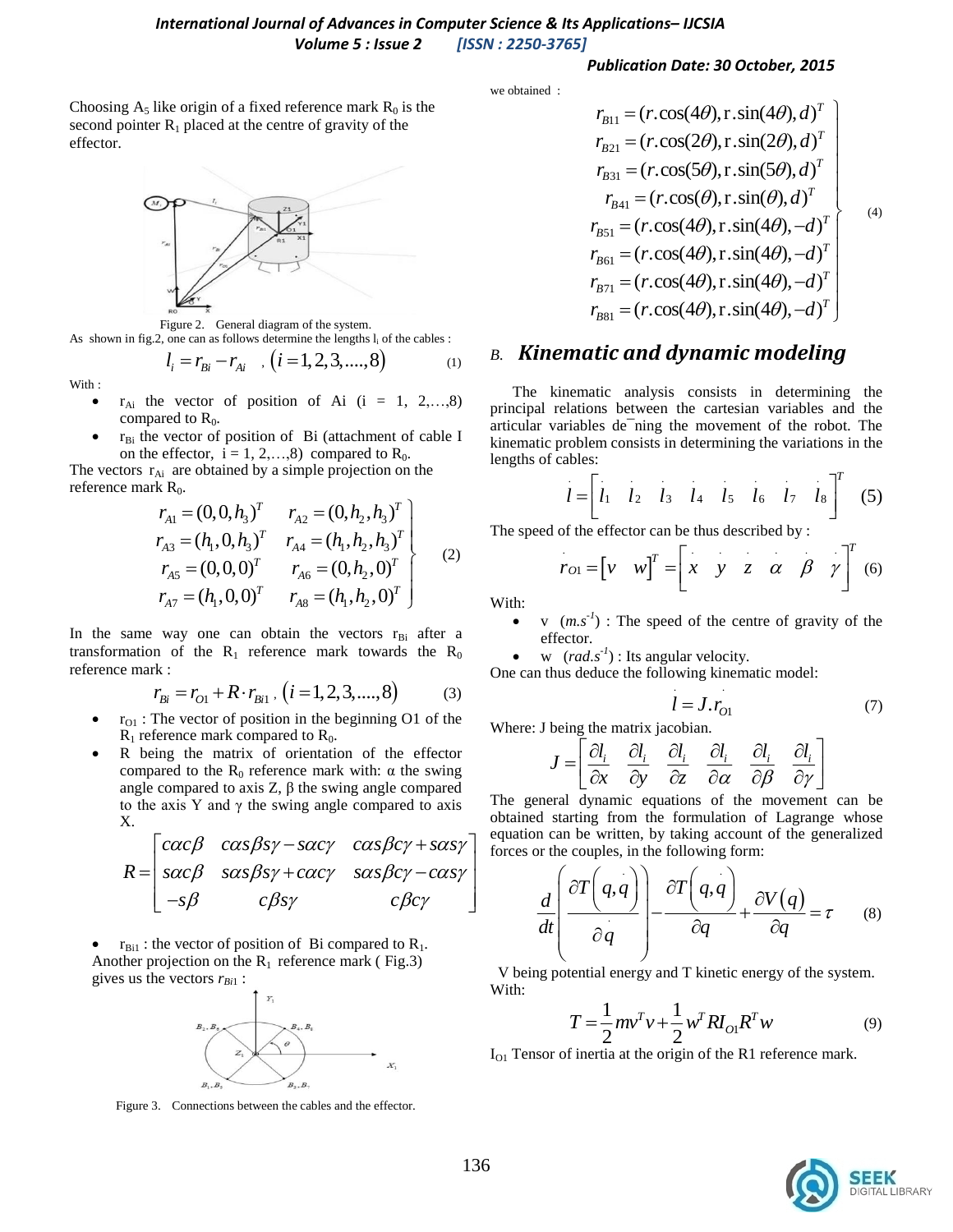1  $I_{xx}$   $-I_{xy}$   $-I_{xz}$  $I_{y} = -I_{yx}$   $I_{yy}$   $-I_{yz}$  $I_{zx}$   $-I_{zy}$   $I_{zz}$  $I_{xx}$   $-I_{xy}$   $-I$  $I_{O1} = \begin{vmatrix} x & xy & y \\ -I_{yx} & I_{yy} & -I \end{vmatrix}$  $I_{zx}$   $-I_{zy}$  *I*  $\begin{bmatrix} I_{xx} & -I_{xy} & -I_{xz} \\ -I & I & -I \end{bmatrix}$  $=\begin{bmatrix} -xx & -xy & -xz \\ -I_{yx} & I_{yy} & -I_{yz} \\ -I_{zx} & -I_{zy} & I_{zz} \end{bmatrix}$ 

In this study, each cable is supposed to be an element of force. Consequently, the potential energy of the system is due only to the forces of gravitation. This energy takes the shape then:

$$
V = mgz \tag{10}
$$

The relations between outside, the effector and the tensions of the cables necessary to maintain the system in balance are

The cases necessary to maintain the system in balance are given by following relation 11[4]:  
\n
$$
\begin{bmatrix} F_x & F_y & F_z & M_\alpha & M_\beta & M_\gamma \end{bmatrix} = -J^T u
$$
\n(11)

Following a series of transformations and substitutions and after the simplification of expression 11, we can write the equations of the movement according to the contact q in the following general form  $[3]$ :

lowing general form [3]:  
\n
$$
M(q)q + C(q,q)q + G(q) + \tau_d = -J^T u \qquad (12)
$$

$$
\begin{aligned}\n\text{With: } q &= \begin{bmatrix} x & y & z & \alpha & \beta & \gamma \end{bmatrix}^T \\
M(q) &= \begin{bmatrix} mI_{3\times 3} & 0_{3\times 3} \\ 0_{3\times 3} & E^T I_{O1} E \end{bmatrix} \\
E &= \begin{bmatrix} \cos(\beta)\cos(\gamma) & -\sin(\gamma) & 0 \\ \cos(\beta)\sin(\gamma) & \cos(\gamma) & 0 \\ -\sin(\beta) & 0 & 1 \end{bmatrix} \\
C(q, q) &= \begin{bmatrix} 0_{3\times 3} & 0_{3\times 3} \\ 0_{3\times 3} & E^T I_{O1} E + E^T (E \dot{\theta})_x (I_{O1} E) \end{bmatrix} \\
E &= \begin{bmatrix} \cos(\beta)\cos(\gamma) & -\sin(\gamma) & 0 \\ \cos(\beta)\sin(\gamma) & \cos(\gamma) & 0 \\ -\sin(\beta) & 0 & 1 \end{bmatrix} \\
\dot{\theta} &= \begin{bmatrix} \dot{\alpha} & \dot{\beta} & \dot{\gamma} \\ \dot{\alpha} & \dot{\beta} & \dot{\gamma} \end{bmatrix}^T \\
(E \dot{\theta})_x &= \begin{bmatrix} 0 & -w_z & w_y \\ w_z & 0 & -w_x \\ -w_y & w_x & 0 \end{bmatrix} G(q) &= \begin{bmatrix} 0 \\ 0 \\ m_g \\ 0 \\ 0_{3\times 1} \end{bmatrix}\n\end{aligned}
$$

 $\tau_d$ : Vector of the terms of the external disturbances.

0

 $\times$ 

## *C. State space model*

Moreover, we pose:

**Publication Date: 30 October, 2015**  
\n
$$
\begin{bmatrix}\nx_1 = q = \begin{bmatrix} x & y & z & \alpha & \beta & \gamma \end{bmatrix}^T \\
x_2 = x_1 = q = \begin{bmatrix} x & y & z & \alpha & \beta & \gamma & x & y & z & \alpha & \beta & \gamma \end{bmatrix}^T \\
x = \begin{bmatrix} x_1 & x_2 \end{bmatrix}^T\n\end{bmatrix}
$$

 $\lfloor$ Where:

 $\begin{array}{c} \end{array}$ 

 $\begin{array}{c} \end{array}$ 

Where:  
\n
$$
\begin{cases}\nx_1 = x_2 \\
x_2 = -M(x)^{-1} \cdot (C(x).x_2 - G(x) - J(x)^T u - \tau_d)\n\end{cases}
$$
\n
$$
\begin{pmatrix}\nx_1 \\
x_2\n\end{pmatrix} = \begin{pmatrix}\nx_2 \\
-M(x)^{-1} \cdot (C(x).x_2 - G(x) - J(x)^T u - \tau_d)\n\end{pmatrix}
$$

This model is then of the following form:

$$
x = A.x + f(x, u)
$$
\nWith:

\n
$$
A = \begin{bmatrix} 0_{6 \times 6} & I_{6 \times 6} \\ 0_{6 \times 6} & 0_{6 \times 6} \end{bmatrix}
$$
\n
$$
f(x, u) = A'(x).x + B(x).u + G(x) + C
$$
\n
$$
A'(x) = \begin{bmatrix} 0_{6 \times 6} & 0_{6 \times 6} \\ 0_{6 \times 6} & M^{-1}.C \end{bmatrix} B(x) = \begin{bmatrix} 0_{6 \times 24} \\ J(x)^T \end{bmatrix}
$$
\n
$$
G(x) = \begin{bmatrix} 0_{6 \times 1} \\ 0 \\ 0 \\ mg \\ 0_{3 \times 1} \end{bmatrix}
$$
\n(13)

C: Vector of the disturbances.

## **III. Control of a cable robot**

To determine the sequences of the order it is enough to solve the equation 12 whose solution can be written in the following form:  $\overline{\phantom{a}}$ .

n:  
\n
$$
u = -(J^T)^{-1}(M(q)q + C(q,q)q + G(q) + \tau_d)
$$
\n(14)

In our case, the matrix J is not invertible (dimension of J

$$
u = -J(JT J)-1 (M(q) q + C(q,q) q + G(q) + \tau_d)
$$
 (15)  
IV. Numerical simulations

As we already mentioned, the robot considered in this work is composed of eight cables connecting a parallelepiped base of form of eight engines to an effector of mobile cylindrical form to six degrees of freedom. It also has a mass  $m = 20$ kg.

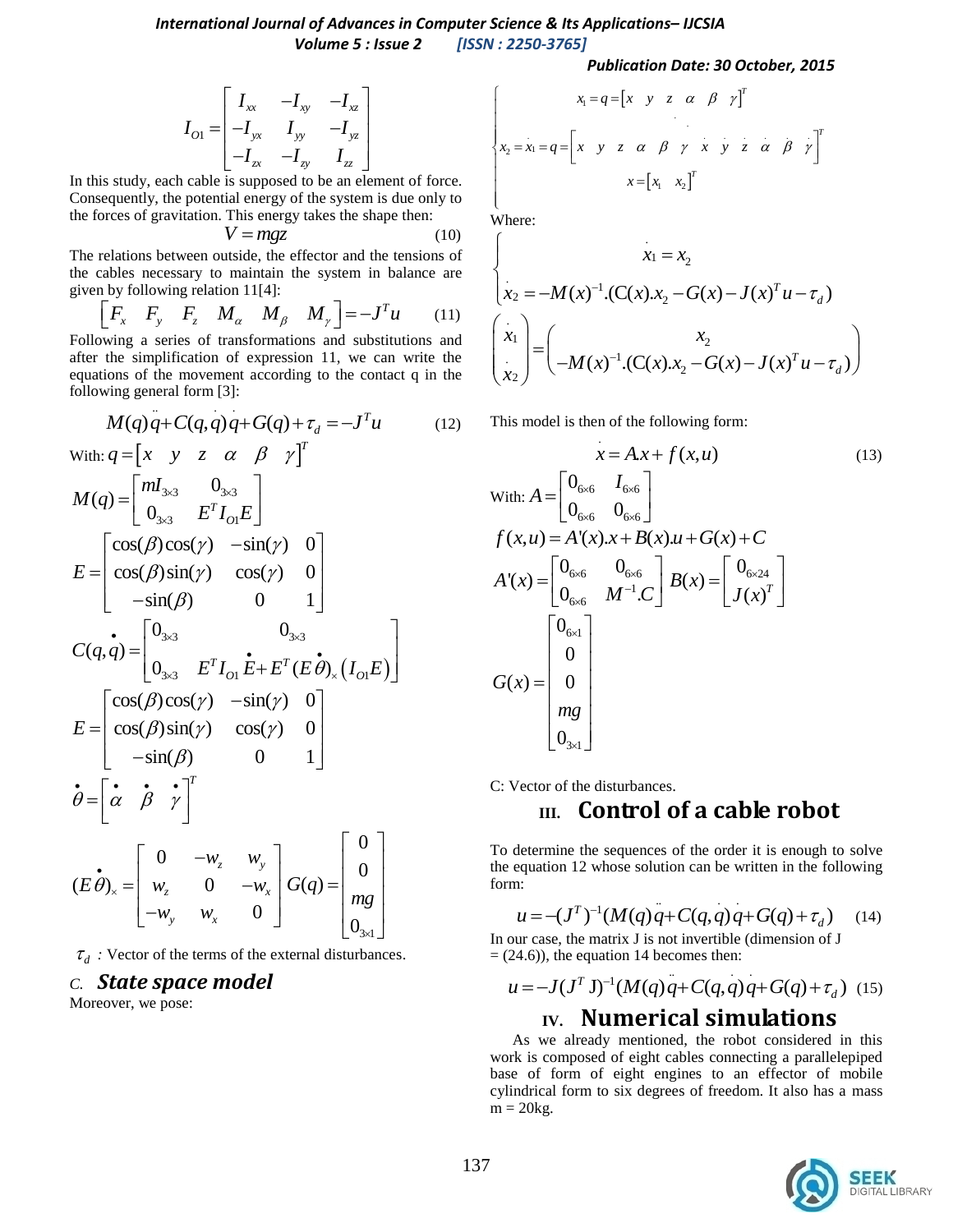### *Publication Date: 30 October, 2015*

Dimensions of the base are:

h1 = 400 cm; h2 = 200 cm; h3 = 200 cm.

Let us assume that the effector is in the middle of the fixed base:



Figure 4. The effector in a position medium.

The ray r of the effector, the distance D between the center of gravity and a Bi point hangup and the angle  $\theta$  which separates two points from hangup from the cables with the effector compared to the  $R_1$  reference mark are respectively:

$$
r = 4, d = 10, \theta = 60^{\circ}
$$

The vectors 
$$
r_{\text{Bi1}}
$$
 are thus:  
\n
$$
r_{B11} = [r \cos(4\theta) \text{ r} \sin(4\theta) \text{ d}]^{T}
$$
\n
$$
= [-1 \text{ -1.732 } 10]^{T}
$$
\n
$$
r_{B21} = [r \cos(2\theta) \text{ r} \sin(2\theta) \text{ d}]^{T}
$$
\n
$$
= [-1 \text{ 1.732 } 10]^{T}
$$
\n
$$
r_{B31} = [r \cos(5\theta) \text{ r} \sin(5\theta) \text{ d}]^{T}
$$
\n
$$
= [1 \text{ -1.732 } 10]^{T}
$$
\n
$$
r_{B41} = [r \cos(\theta) \text{ r} \sin(\theta) \text{ d}]^{T}
$$
\n
$$
= [1 \text{ 1.732 } 10]^{T}
$$
\n
$$
r_{B51} = [r \cos(4\theta) \text{ r} \sin(4\theta) \text{ -d}]^{T}
$$
\n
$$
= [-1 \text{ -1.732 } -10]^{T}
$$
\n
$$
r_{B61} = [r \cos(2\theta) \text{ r} \sin(2\theta) \text{ -d}]^{T}
$$
\n
$$
= [-1 \text{ 1.732 } -10]^{T}
$$
\n
$$
r_{B71} = [r \cos(5\theta) \text{ r} \sin(5\theta) \text{ -d}]^{T}
$$
\n
$$
= [1 \text{ -1.732 } -10]^{T}
$$

$$
r_{B81} = [r\cos(\theta) \quad r\sin(\theta) \quad -d]^T
$$

$$
= [1 \quad 1.732 \quad -10]^T
$$

The application of a control  $u_i$  makes it possible to move the effector with a position define by  $\begin{bmatrix} x_d & y_d & z_d & \alpha_d & \beta_d & \gamma_d \end{bmatrix}^T$ . For example to move the effector towards the desired position and the orientation  $[100 150 100 30 60 30]$ <sup>T</sup> we apply the

command 
$$
u_1
$$
 defined by the following equation:  
\n
$$
u_1 = -J_1(J_1^T J_1)^{-1} (M(q) \dot{q} + G(q) + \tau_d)
$$
\n
$$
u_1 = -J_1(J_1^T J_1)^{-1} (M(q) \dot{q} + G(q) + \tau_d)
$$
\n
$$
u_1 = -J_1(J_1^T J_1)^{-1} (M(q) \dot{q} + G(q) + \tau_d)
$$
\n
$$
u_1 = -J_1(J_1^T J_1)^{-1} (M(q) \dot{q} + G(q) + \tau_d)
$$
\n
$$
u_1 = -J_1(J_1^T J_1)^{-1} (M(q) \dot{q} + G(q) + \tau_d)
$$
\n
$$
u_1 = -J_1(J_1^T J_1)^{-1} (M(q) \dot{q} + G(q) + \tau_d)
$$

With:

 81 cos( ) sin( ) It is supposed that the matrix C is negligible. *I I I* 1 0.782 0 0 0 0.782 0 0 0 0.293 *xx xy xz O yx yy yz zx zy zz I I I I I I I* 1 *J J* (100,150,150,30,60,30)2 2 0 0 0 0 0 0 0 0 0 0 0 0 0 0 0 0 0 0 0.782cos( ) cos( ) 0 0 0 0 0 0 0.782cos( ) 0 0 0 0 0 0 0.293 *m m <sup>m</sup> <sup>M</sup>* 20 0 0 0 0 0 0 20 0 0 0 0 0 0 20 0 0 0 0 0 0 0.0004 0 0 0 0 0 0 0.0186 0 0 0 0 0 0 0.293 0 0 . (3,1) *T G m g zeros* 0 0 196.2 (3,1) *T zeros*

We obtain the position of the effector represented on figure 5 where the lengths of cabled are: